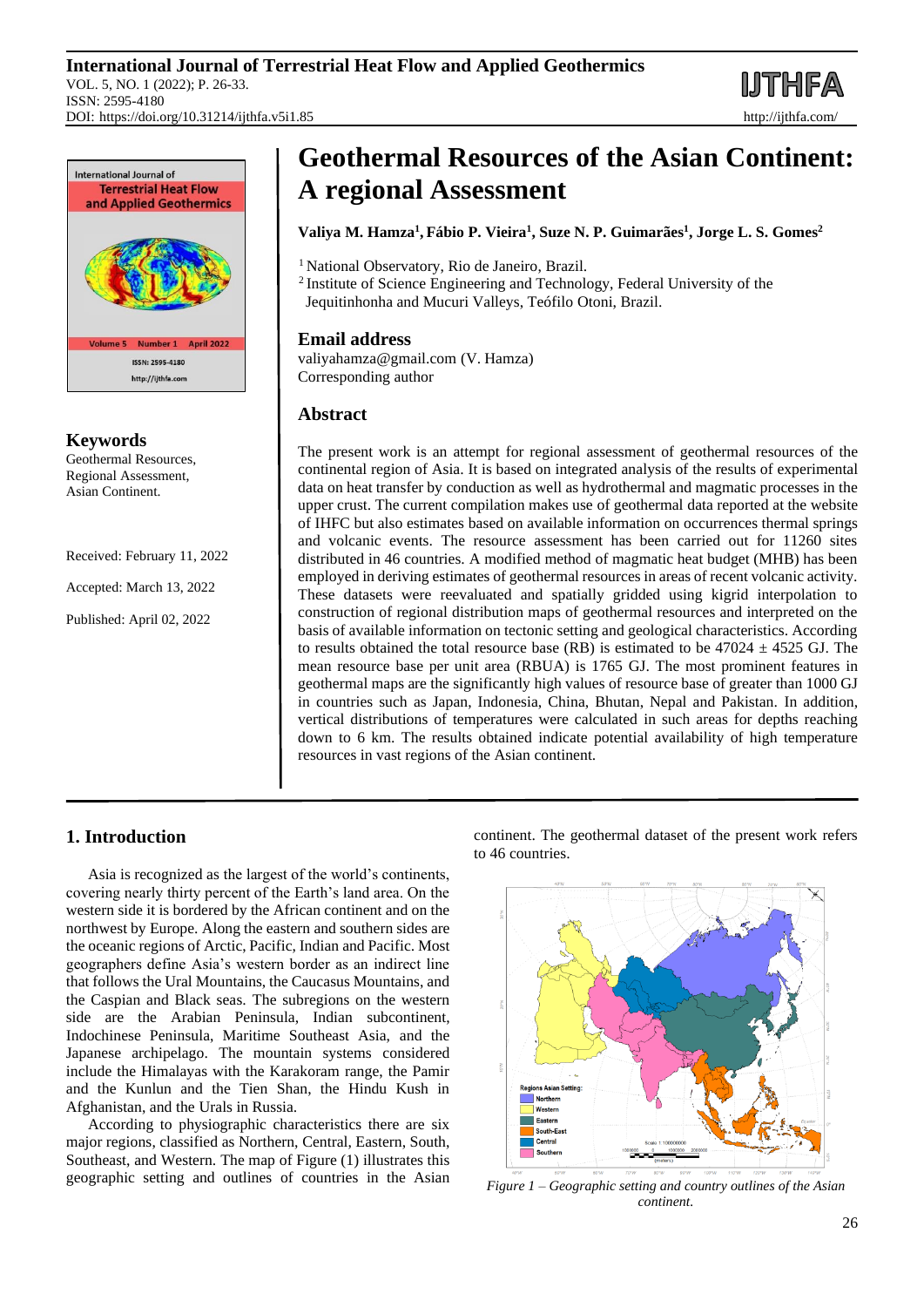## **2. Procedures for Resource Estimates**

The terms resource and resource base (RB) used in this work refer to geothermal energy. The geothermal resource base calculations in the present work were carried out following the methodology proposed in earlier studies (see for example: Muffler and Cataldi (1978), Battocletti (1999), Huttrer (2001), Barbier (2002), Cardoso et al. (2010). Volumetric method was considered adequate for this purpose. In the terminology proposed by Muffler and Cataldi (1978) the resource base (RB) is the excess thermal energy up to a specified depth. In gridded data sets the resource base  $(Q_{RBi})$ for the i<sup>th</sup> cell, of thickness  $d_i$ , associated with its temperature distribution is calculated using the relation:

$$
Q_{RBi} = \rho_i C_{pi} A_i d_i (T_i - T_{0i})
$$
 (1)

where  $\rho_i$  is the average density,  $c_{pi}$  the specific heat,  $A_i$  the area of the cell,  $T_i$  the bottom temperature and  $T_{0i}$  upper surface temperature. Recoverable resource (RR) is defined as that part of the resource base associated with pore fluids that can be extracted using current technology (see Muffler and Cataldi, 1978; Lund and Freeston, 2001). In areas of positive geothermal gradients, temperatures of the rock matrix and the pore fluids increase with depth. However, porosity and permeability of most common rocks decrease with depth, which imply a corresponding decrease in quantity of circulating fluids in deeper levels. The nature of opposing roles of temperature and porosity variations with depth can be understood by considering the relation for total geothermal resource (*Q*) of a volume element (of area *A* and thickness *h*) with rock temperature  $T_r$  and porosity  $\phi$ :

$$
Q = \left[\phi C_f + (1 - \phi)C_r\right](T_r - T_0).A.h \tag{2}
$$

where  $C_f$  and  $C_r$  are the heat capacities of the fluid and rock matrix respectively. The variation of  $T_r$  with depth  $z$  depends on the local value of geothermal gradient  $(\Gamma)$ . The variation of porosity *ϕ* with depth *z* is usually represented by a relation of the type:

$$
\phi = \phi_0 \, e^{-z/\Pi} \tag{3}
$$

where  $\Pi$  is the parameter specifying decrement of porosity with depth. The substitution of equation (3) in equation (2) leads to:

$$
Q = (z \Gamma Ah) \left[ \phi_0 e^{-\frac{z}{\pi}} C_f \right] + (z \Gamma Ah) \left[ \left( 1 - \phi_0 e^{-\frac{z}{\pi}} \right) C_r \right] (4)
$$

It is fairly simple to note that the first term in equation (4) represents the recoverable resource (RR) while the second term represents the resource associated with the solid rock matrix (RM). The sum of RR and RM represents the resource base (RB). For purposes of the present work, the estimates of resource base and recoverable resources have been set to a reference depth limit of 6 km. Mean values of porosity adopted for the main rock types are 0.25 (soft sediments), 0.15 (hard sediments), 0.1 (fracture zones) and 0.05 (igneous and metamorphic rocks). The values of resource base per unit area (RBUA) provide a better indication of the regional distribution. In this sense the distribution of RBUA is similar to that of heat flux. Resource base per unit area (RBUA) is a useful indicator in regional comparative studies.

## **3. Resource Assessment for Volcanic Areas**

A number of factors affect resource assessment in volcanic areas. These include likelihood and duration of an eruption, the eruption style, relate to the depth of the magma chambers. In previous works by Vieira and Hamza (2019) and Gomes et al. (2021) the magma chamber depths were postulated to lie in the depth range of 10 to 15 km and estimates of resource base values were tied to this assumption. Clearly, we need better methods of estimating magma chamber depths.

A modified approach has been adopted in the present work for calculating the depths to the source magma chambers of active volcanoes. The relation employed for depth to magma chamber by Becerril et al. (2013) is:

$$
h = \frac{\Delta u_1 E}{2L(1 - v^2)} - \frac{P_e + \sigma_d}{(\rho_r - \rho_m)g} \tag{5}
$$

where  $\Delta u_i$  is the opening of feeder dikes, *E* the young's modulus  $L$  is the strike or dip of the fracture,  $\nu$  the Poisson's ratio  $P_e$  is the excess fluid pressure in the magma chamber,  $\sigma_d$ is the differential stress (difference between the vertical stress and the minimum principal horizontal stress at the surface where the volcanic fissure forms) and *g* acceleration due to gravity. Also  $\rho_r$  and  $\rho_m$  refer to the densities of host rock and magma. In the approach of Becerril et al. (2013) these were assumed to have constant value. Thus, magma chambers at shallower depths have relatively low-density values compared to those at deeper levels. It indicates chamber depths of less than 7 km for magmas rich in volatiles. We consider this as a representative value for depths of shallow magma chambers in Indonesia.

Illustrated in Figure (2) is the relation between chamber depth and density of magma chambers based on the use of equation (5). It is clear that magma intrusion systems with significant volatile contents with density less than  $2000 \text{ kg/m}^3$ , emplaced at depths as low as of 5 km, contribute significantly to occurrence of shallow resource systems. Such low-density intrusions may occur as a result of significant proportions of volatiles. There is no doubt that shallow magma chambers occur at depths less than 5 km., in volcanic systems of Southeast Asia. It implies occurrence of high temperature resources at relatively shallow depths.



*Figure 2 – Relation between chamber depth and magma density.*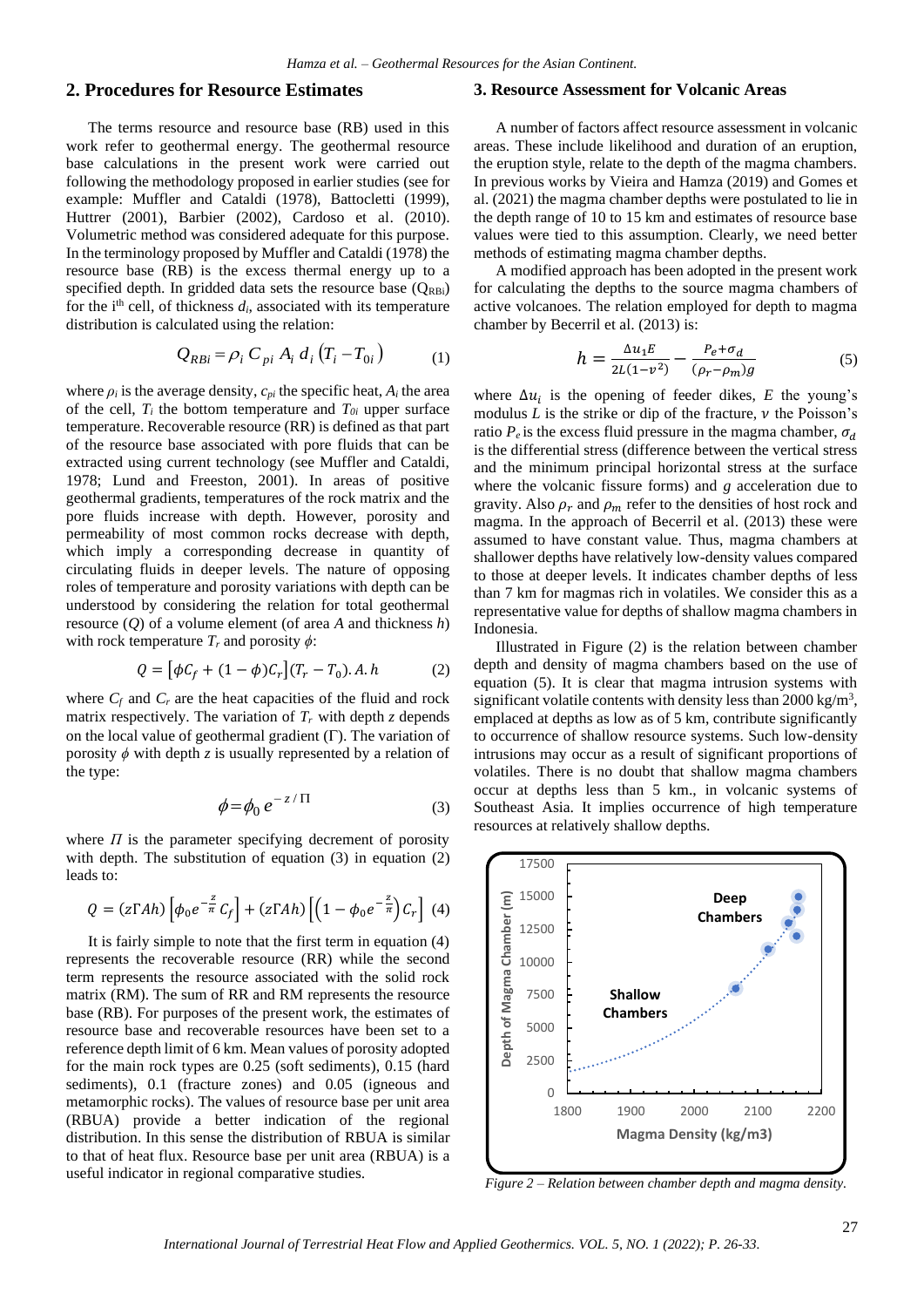The relation illustrated in Figure (2) also opens up the possibility of obtaining first order estimates of the depths of geothermal resources. However, determining the relevant equations require a careful examination of available experimental data. These have remarkable influence on thermal fields of local crustal segments. Presented in Table (1) are examples of values of RBUA for selected volcanic areas of Sumatra. Note that in almost all cases values are in excess of 1000 GJ. Similar values are also expected to prevail for volcanic areas of Japanese archipelago. Examples of intense volcanic activity occur mainly along the island arcs of southeast Asia.

*Table 1 – Estimated values of resource base per unit area (RBUA) for selected volcanic areas of Sumatra.*

| <b>Name</b>       | Longitude | Latitude | Age         | <b>RBUA (GJ)</b> |
|-------------------|-----------|----------|-------------|------------------|
| Belirang-Beriti   | 102.18    | 4.43     | unknown     | 1384             |
| Besar             | 103.67    | 3.38     | April 1940  | 2046             |
| <b>Bukit Daun</b> | 102.37    | 4.23     | unknown     | 1384             |
| Bukit L. Balai    | 103.62    | 4.03     | Unknown     | 1384             |
| Dempo             | 103.13    | 4.81     | 2018        | 2046             |
| Geureudong        | 96.82     | 2.03     | 1937        | 2046             |
| H.-Tarutung       | 98.93     | 5.35     | Pleistocene | 1384             |
| Hulubelu          | 104.60    | 2.33     | 1836        | 2046             |
| Hutapanjang       | 101.60    | 2.16     | unknown     | 1384             |
| Imun              | 98.93     | 3.52     | unknown     | 1384             |
| Kaba              | 102.62    | 3.85     | 2000(1)     | 2046             |
| Kembar            | 97.66     | 1.70     | Pleistocene | 1384             |
| Kerinci           | 101.26    | 2.59     | 2019        | 2046             |
| Kunyit            | 101.63    | 1.48     | unknown     | 1384             |
| Lubukraya         | 99.21     | 0.38     | unknown     | 1384             |
| Marapi            | 100.47    | 4.27     | 2018        | 2046             |
| Patah             | 103.30    | 2.82     | unknown     | 1384             |
| Pendan            | 102.02    | 4.91     | unknown     | 1384             |
| Peuet Sague       | 96.33     | 5.78     | $Jun-05$    | 2046             |
| Rajabasa          | 105.63    | 4.83     | 1798        | 1717             |

Note that at occurrences of geothermal systems with temperatures higher than 150°C are common in areas of volcanic complexes. The possibility that crustal blocks with temperatures higher than 150°C, at depths less than 3 km, is important for planning exploration of Hot Wet Rock (HWR). At depths of 3 to 5 km it is likely to find Hot Dry Rock (HDR) systems.

At larger depths of more than 4km, other high temperature systems appear along vast areas in the central parts of Asia. Note that in these cases occurrences of geothermal systems with temperatures higher than 150°C are not limited to the volcanic areas. Significantly large high temperature targets occur not only in the western sectors but also spread out to wide regions in the central stable platform areas.

#### **4. Results of Regional Assessments**

In this item the regions for resources assessments are organized by geographical contiguity. Thus, the sequence of data analysis adopted for regions of the Asian continent refers to those of the regions mentioned above, namely northern, central, western, southern, eastern and southeastern. We refrain from quoting heat flow values, as such data has been discussed in detail in the companion work present in this volume by Zhu et al. (2022). Hence only selected data sets (complete with values of essential parameters employed for resources assessments) are employed in deriving estimates reported in data tables.

#### **3a. Northern Regions of Asia**

This is the region that extends from west to east spanning over much of the eastern parts of Russia. It is bounded on the south by the northern plains of China. The mean values are listed in Table (2). The statistical uncertainty in resource estimates is indicated by respective values of standard deviation (STD). The letter N indicates the number of data.

Given in the second and third columns of this table are the surface areas and numbers of localities of data acquisition for each country or region. The fourth column gives the mean values of the resource base (RB) for each unit, expressed in units of  $10^{21}$  Joules. However, it is clear that resource base per unit area (RBUA) is a better indicator of the geographic distribution. Given in the last column of this table are values of RBUA expressed in units of gigajoules (GJ).

*Table 2 – Summary of resource base data (RB and RBUA) in the Northern Region (Russia).*

| Region/                 | Area                     | N    | $RB(10^{21} J)$ |            | <b>RBUA</b><br>(GJ) |
|-------------------------|--------------------------|------|-----------------|------------|---------------------|
| Country                 | $(10^{11} \text{ km}^2)$ |      | <b>Total</b>    | <b>STD</b> | Mean                |
| Platform area           | 1430.00                  | 1634 | 13600           | 6.2        | 952                 |
| <b>Baikal Rift zone</b> | 0.32                     | 374  | 111             | 0.19       | 3490                |
| Volcanic areas          | 1.74                     | 115  | 136             | 1.4        | 600                 |
| Subtotal/Ave.           | 1.75                     | 2134 | 13711           | 6.39       | 2221                |

The map in Figure (3) illustrates the geographic distribution of resource base per unit area (RBUA) for northern segment of the Asian continent. Note that values of RBUA are relatively low, less than 800 GJ, in the central parts of this regional subunit, which overlies the cratonic area of Siberian platform. The region of low values of resource base appears to extend to the adjacent regional segments to the northeast as well as to those in the southwest.

On the eastern side of this region of the contours of resource base encircles an oval shaped region with moderate values of RBUA in the range of 800 to 1200 GJ. It is situated in the Vitim area of Siberia, known for volcanic activities during Cenozoic times.



*Figure 3 – Distribution of geothermal resource base per unit area (RBUA) in the Northern Region of Asia.*

#### **4b. Central Region of Asia**

The Central region of Asia includes the orogenic belt of Tien Shan and a series of sedimentary basins such as the South Caspian, the Amu Darya, the Afghan-Tajik, the Fergana as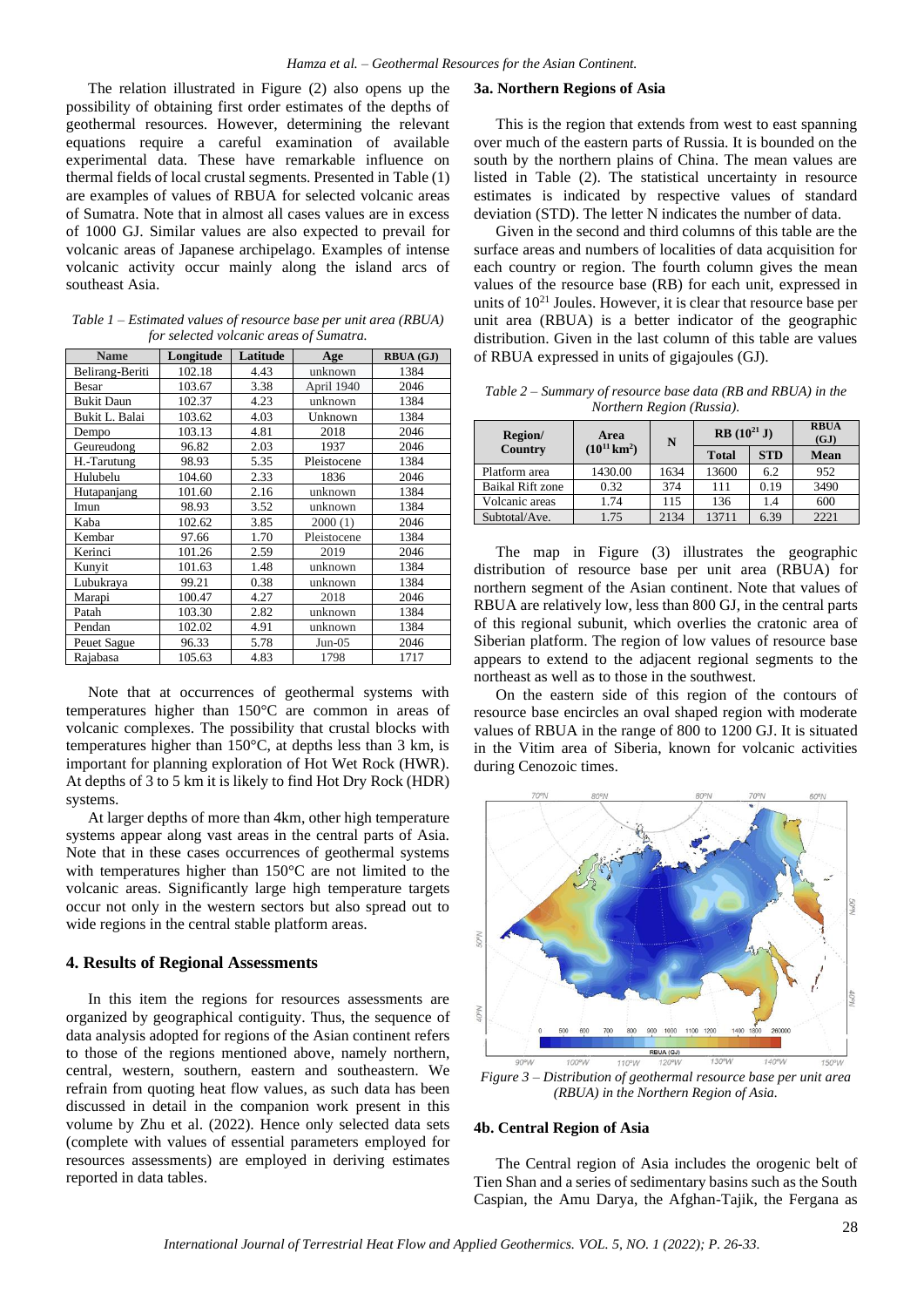well as the Junggar, Tarim and south Maskell. Table (3) provides a summary of geothermal resource data for this region. The area of Kazakhstan appears as a region of low RBUA values  $\approx$  650 GJ). This is an area adjacent to the cratonic region of Siberia platform. The highest value of RBUA of 1410 GJ is found for area of Kirgizstan. The other countries of Central Asia (Tajikistan and Turkmenistan) have slightly higher values of RBUA.

*Table 3 – Summary of data for resource base (RB and RBUA) for countries in Central region of Asia.*

| Region/      | Area                     | N   | <b>RB</b> $(10^{21} J)$ |            | <b>RBUA</b><br>(GJ) |
|--------------|--------------------------|-----|-------------------------|------------|---------------------|
| Country      | $(10^{11} \text{ km}^2)$ |     | <b>Total</b>            | <b>STD</b> | <b>Mean</b>         |
| Kazakhstan   | 2.72                     | 185 | 166                     | 0.4        | 610                 |
| Kirgizstan   | 2.00                     | 98  | 282                     | 2.0        | 1410                |
| Tajikistan   | 1.43                     | 36  | 170                     | 2.0        | 1190                |
| Turkmenistan | 0.49                     | 169 | 57                      | 0.2        | 1170                |
| Uzbekistan   | 0.45                     | 125 | 44                      | 0.6        | 978                 |
| Subtotal     | 7.10                     | 613 | 625                     | 3.2        | 1072                |

The map of RBUA of Figure (4) illustrates variations in the resource base for central Asia. The resource base values are relatively low (in general less than 800 GJ) in the eastern parts. while higher values of  $> 800$  GJ occur in the western parts of Kazakhstan, along the border with Caspian Sea. This is a wellknown region for widespread occurrence of mud volcanos. It is possible that the mechanisms responsible for occurrence of mud volcanos (a large number of which are manifestations of seepages of natural gas) are related also to occurrence of geothermal resources.



*Figure 4 – Distribution of geothermal resource base per unit area (RBUA) in Central Asia.*

It points to an implied relation between areas of geothermal resources and occurrence of mud volcanos. The regions of relatively high resource base continue onto Uzbekistan and Turkmenistan. On the western side the belt of relatively high RBUA values in the range of 900 to 1450 GJ) extends onto the northern parts of Tajikistan and seems to continue along the region adjacent to the western border of Tibet.

#### **4c. Western Region of Asia**

West Asia is composed of 18 countries of which relevant geothermal data have been reported only for 14 of them. Table (4) provides a summary of resource estimates for western Asia. The data distribution for the western region is illustrated in. the map of Figure (5).

*Table 4 – Summary of data for resource base (RB and RBUA) in Western region of Asia.*

| Region/    | Area                     | N              | $\mathbf{R}$ <b>B</b><br>$(10^{21} J)$ |            | <b>RBUA</b><br>(GJ) |
|------------|--------------------------|----------------|----------------------------------------|------------|---------------------|
| Country    | $(10^{11} \text{ km}^2)$ |                | <b>Total</b>                           | <b>STD</b> | <b>Mean</b>         |
| Armenia    | 0.300                    | 52             | 29.80                                  | 0.200      | 1000                |
| Azerbaijan | 0.870                    | 254            | 78.10                                  | 0.130      | 902                 |
| Cyprus     | 0.090                    | 31             | 4.60                                   | 0.090      | 495                 |
| Gaza Strip | 0.004                    | 9              | 0.37                                   | 0.004      | 1020                |
| Georgia    | 0.070                    | 47             | 41.70                                  | 0.300      | 633                 |
| Israel     | 0.220                    | 85             | 18.20                                  | 0.130      | 822                 |
| Jordan     | 0.890                    | 52             | 129.00                                 | 2.200      | 1450                |
| Oman       | 3.100                    | 26             | 235.00                                 | 2.470      | 759                 |
| Palestine  | 0.060                    | 7              | 3.80                                   | 0.300      | 635                 |
| Sinai      | 0.600                    | $\overline{7}$ | 750.00                                 | 4.700      | 1240                |
| S. Arabia  | 21.500                   | 16             | 2510.00                                | 81.000     | 1170                |
| Syria      | 1.850                    | 10             | 208.00                                 | 9.300      | 1130                |
| Turkey     | 7.840                    | 328            | 835.00                                 | 1.200      | 1070                |
| Yemen      | 5.550                    | 9              | 48.30                                  | 0.600      | 870                 |
| Subtotal   | 42.900                   | 933            | 613.00                                 | 7.300      | 943                 |



*Figure 5 – Distribution of geothermal resource base per unit area (RBUA) in the region of Western Asia.*

Values of RBUA less than 700 GJ are found for Cyprus, Georgia and Palestine. Intermediate values in the range of 700 to 1000 GJ of resource base are encountered for areas in Oman, Yemen, Israel and Azerbaijan. The remaining countries have RBUA values in excess of 1000 GJ. The highest value of 1450 GJ has been found for Jordan.

A remarkable set of high values of RBUA  $(> 1000 \text{ GJ})$ occur along a belt extending from the Mediterranean to the region of Persian Gulf. This belt has a branch extending through middle of Jordan to northern parts of Saudi Arabia.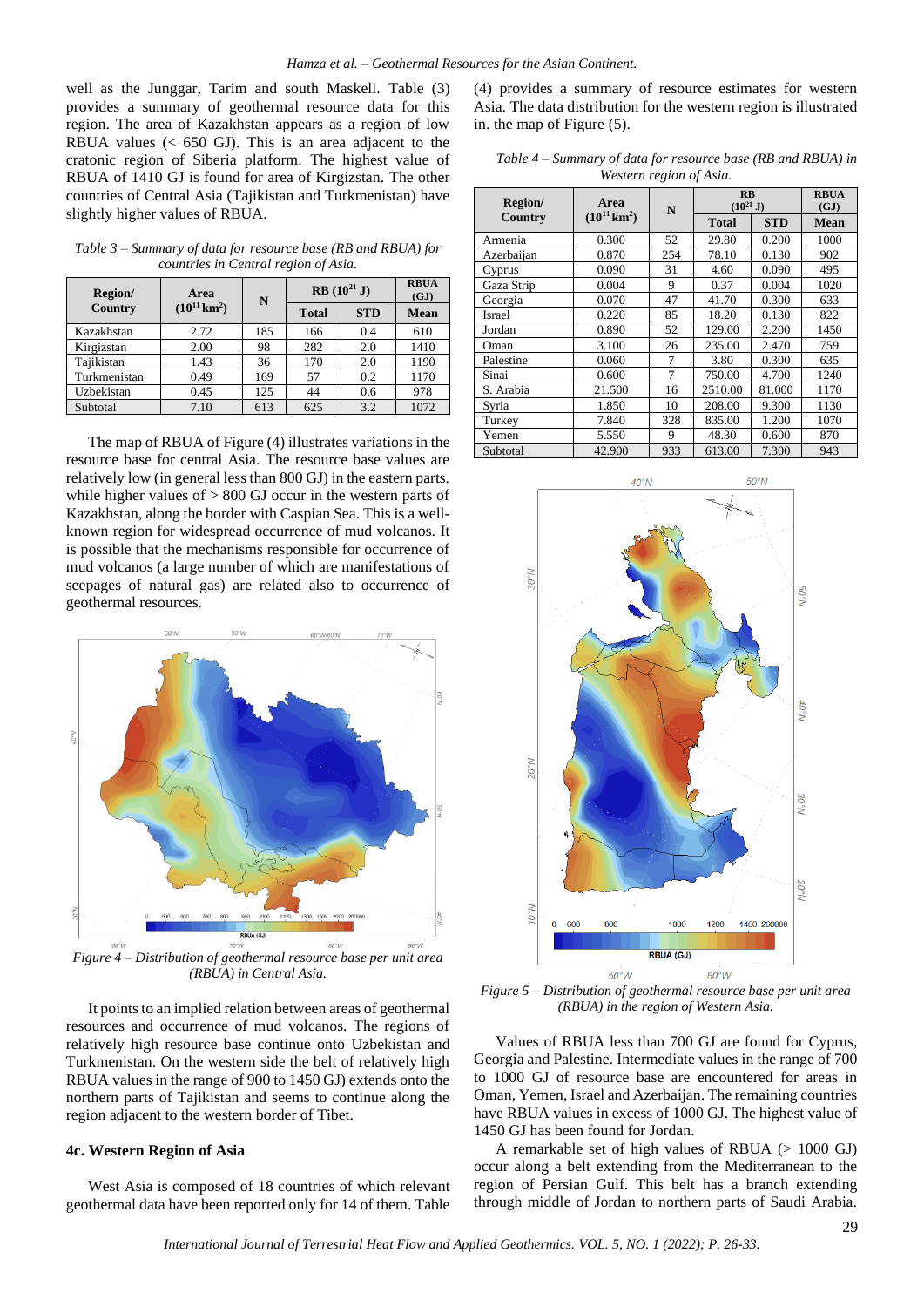The southward extension of this belt of high RBUA values seems to cut across the eastern coastal zone of Saudi Arabia. Further to the south high values of RBUA occur along an eastwest belt along the northern border of Yemen.

#### **4d. Southern Region of Asia**

The countries of this region include Afghanistan, Bangladesh, Bhutan, India, Iran, Nepal, Pakistan and Sri Lanka. The data distribution for this region is given in Table (5). Figure (6) illustrates the distribution of RBUA values for this region.

*Table 5 – Summary of data for resource base (RB and RBUA) for countries in the region of southern Asia.*

| Region/       | Area                        | N   | $RB(10^{21} J)$ |            | <b>RBUA</b><br>(GJ) |
|---------------|-----------------------------|-----|-----------------|------------|---------------------|
| Country       | $(10^{11} \,\mathrm{km}^2)$ |     | <b>Total</b>    | <b>STD</b> | Mean                |
| Afghanistan   | 6.53                        | 11  | 812             | 20.0       | 1420                |
| Bangladesh    | 1.48                        | 49  | 134             | 0.6        | 904                 |
| <b>Bhutan</b> | 0.38                        | 6   | 46              | 0.8        | 1190                |
| India         | 32.90                       | 467 | 2500            | 2.6        | 762                 |
| Iran          | 1.65                        | 38  | 1350            | 1.4        | 816                 |
| Pakistan      | 4.49                        | 125 | 1780            | 31.0       | 2010                |
| Nepal         | 6.53                        | 30  | 450             | 6.5        | 3050                |
| Sri Lanka     | 0.66                        | 10  | 95              | 0.8        | 1440                |
| Subtotal      | 56.6                        | 834 | 7167            | 9.4        | 1449                |



*Figure 6 – Distribution of geothermal resource base per unit area (RBUA) in Southern Asia.*

The lowest values of RBUA are found for India (762 GJ), Iran (816 GJ) and Bangladesh (904 GJ). A notable feature is the high values of RBUA (of 3050 GJ) for the mountainous region of Nepal. Relatively high values are also found for the adjacent high plateau region of Tibet. The data set for this region also include estimates for the Sri Lanka (Previously Ceylon), located in the southern parts of Bengal Sea.

Low values of RBUA are found for the northern region of Iran and also for the cratonic region of south India and areas of Bangladesh. Relatively high values of RBUA are found for southern parts of Afghanistan, region of Pakistan and much of the northern parts of India, including the mountainous regions of Nepal and Bhutan. Such conclusions are mostly based on

estimated values of resource base derived using data for thermal springs reported by Todaka et al. (1999).

#### **4e. Eastern Region of Asia**

The main countries in the eastern region of Asia are China, Japan, Mongolia, North Korea and South Korea. Most of the measurements have been carried out in Japan and China. Details of data for resource base are given in Table (6). It is important to point out the high values of resource base for China. However, the highest value of resource base per unit area is that for Japan.

*Table 6 – Summary of resource base (RB and RBUA) for countries in the region of east Asian.*

| Region/             | Area                     | N    | $RB(10^{21} J)$ |            | <b>RBUA</b><br>(GJ) |
|---------------------|--------------------------|------|-----------------|------------|---------------------|
| Country             | $(10^{11} \text{ km}^2)$ |      | <b>Total</b>    | <b>STD</b> | <b>Mean</b>         |
| China<br>(Mainland) | 96.10                    | 1418 | 10400           | 7.0        | 1090                |
| Japan               | 3.78                     | 1919 | 4820            | 24.0       | 12800               |
| Mongolia            | 15.64                    | 63   | 2010            | 58.0       | 1280                |
| South Korea         | 1.00                     | 79   | 104             | 0.6        | 1040                |
| Tibet (China)       | 12.30                    | 50   | 3100            | 71.0       | 2520                |
| Subtotal            | 128.80                   | 3529 | 20434           | 32.0       | 3746                |

The map in Figure (7) illustrates variations of resource base in Eastern Asia. Most of the northern parts of China and Mongolia have relatively low RBUA values of less than 800 GJ. Higher values of RBUA occur in regions adjacent to Nepal and the plateau region of Tibet.

The northern regions, mainly Mongolia and Manchuria seem to be characterized by relatively low values of resource base.



*Figure 7 – Distribution of geothermal resource base per unit area (RBUA) in Eastern Asia.*

However, the most remarkable features are segments with high resource base along the Himalayan mountains and along the southern coast of China. In addition, there are several zones with relatively high values of resource base spread out over wide areas in the eastern parts of China, including parts of South Korea.

#### **4f. Southeast Region of Asia**

The region consists of several countries with RBUA values higher than 1000 GJ. This includes Cambodia, Borneo, Malaysia, Sumatra, Philippines and Thailand. The highest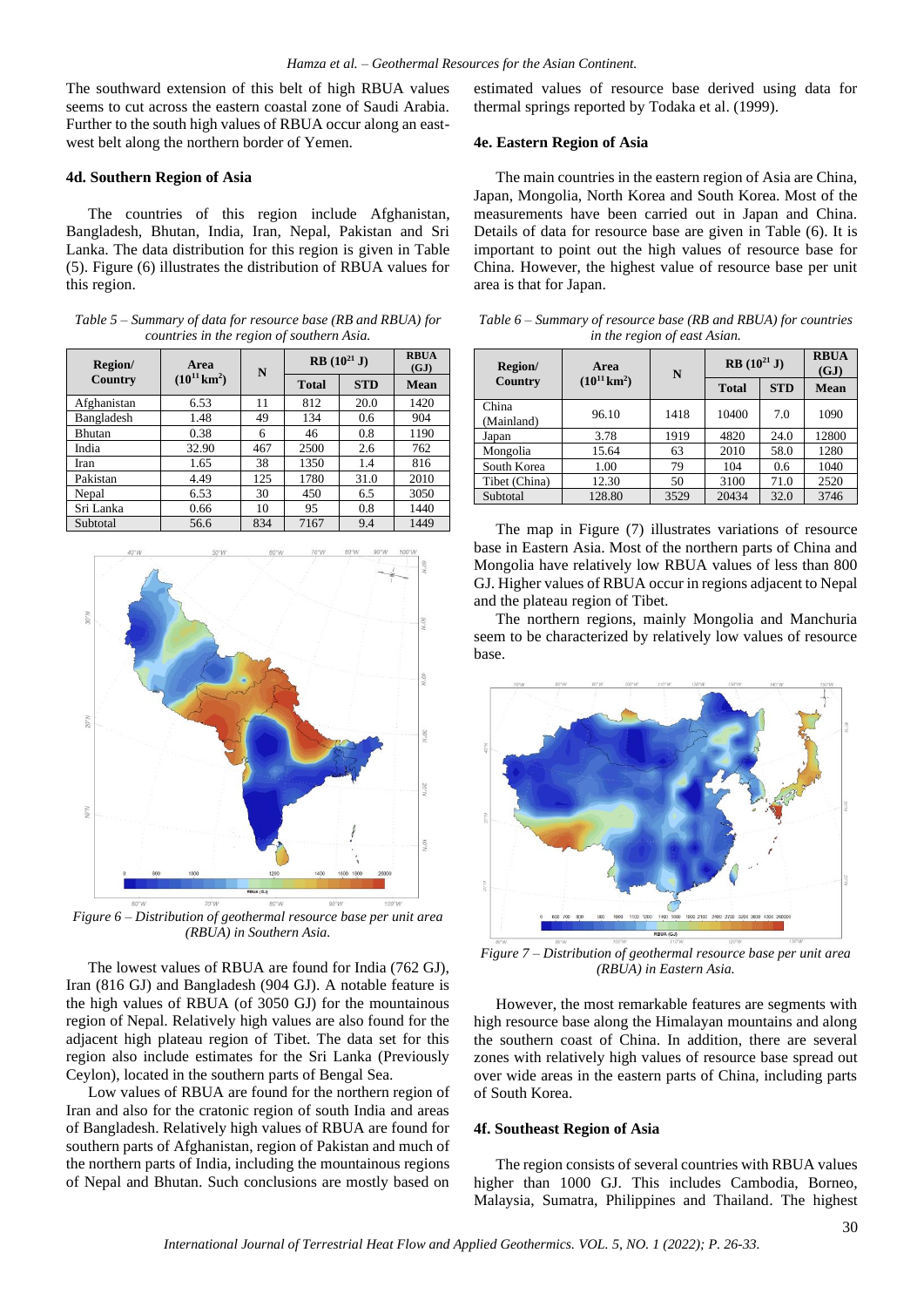value of 1800 GJ was found for the island of Sumatra. However, some areas of Cambodia, Thailand, Laos, and Philippines appear as containing regions where RBUA is less than 1000 GJ. A notable feature is the low values of < 1000 GJ for countries such as Guinea. Additional details of data distribution are provided in Table (7).

*Table 7 – Summary of resource base (RB and RBUA) data for southeast region of Asia.*

| Countries/     | Area                     | N    | $RB(10^{21} J)$ |            | <b>RBUA</b><br>(GJ) |
|----------------|--------------------------|------|-----------------|------------|---------------------|
| <b>Regions</b> | $(10^{11} \text{ km}^2)$ |      | <b>Total</b>    | <b>STD</b> | Mean                |
| Cambodia       | 1.81                     | 1    | 290             |            | 1600                |
| <b>Borneo</b>  | 7.43                     | 39   | 861             | 5.5        | 1160                |
| Sumatra        | 4.73                     | 633  | 852             | 0.7        | 1800                |
| Laos           | 2.37                     | 11   | 207             | 4.0        | 875                 |
| Malaysia       | 3.30                     | 88   | 564             | 2.0        | 1710                |
| New Guinea     | 8.83                     | 6    | 625             | 14.0       | 707                 |
| Philippines    | 3.00                     | 44   | 308             | 3.0        | 1030                |
| Thailand       | 5.13                     | 161  | 629             | 3.0        | 1220                |
| Vietnam        | 3.32                     | 41   | 138             | 4.0        | 415                 |
| Subtotal       | 39.90                    | 3555 | 7079            | 18.0       | 1497                |

The map in Figure (8) illustrates distribution of resource base for Southeast Asia. Most islands of Indonesia appear as regions of normal values of resource base.



*Figure 8 – Distribution of geothermal resource base per unit area (RBUA) in Southeastern Asia.*

#### **5. Integrated Resource Base for the Asian Continent**

According to results of the present work resource assessments were carried out for 45 regions. Out of these 26 have RBUA values higher than the overall weighted mean value of  $1000 \text{ GJ/m}^2$ . It includes, in addition to sites of heat experimental measurements, 30 localities where resource assessments were carried out on the basis of estimated values of source depths.

Japan stands out as the country with the highest value of RBUA of 12800 GJ. The second largest value of RBUA is found for the region of Nepal. A summary of the final results obtained for the resource base (RB) and resources base for unit area (RBUA) is provided in Table (8).

*Table 8 – Summary of resource base (RB and RBUA) data for the six major regions of the Asian continent.*

| <b>Region</b> | Country/Group   | Area   | $\mathbf{R}$ <b>B</b>                                                                                                                                                                                                                                                                                                                                                       | <b>RBUA</b><br>(GJ) |
|---------------|-----------------|--------|-----------------------------------------------------------------------------------------------------------------------------------------------------------------------------------------------------------------------------------------------------------------------------------------------------------------------------------------------------------------------------|---------------------|
|               | Platform area   | 1200   | 12000                                                                                                                                                                                                                                                                                                                                                                       | 952                 |
|               | Baikal Rift     | 0.317  | 111                                                                                                                                                                                                                                                                                                                                                                         | 3490                |
| Northern      | Volcanic areas  | 230    | 1600                                                                                                                                                                                                                                                                                                                                                                        | 1200                |
|               | Subtotal        | 1747   | 13711                                                                                                                                                                                                                                                                                                                                                                       | 2221                |
|               | Kazakhstan      | 2.72   | 1660                                                                                                                                                                                                                                                                                                                                                                        | 610                 |
|               | Kirgizstan      | 2.0    | $(10^{21} J)$<br>282<br>170<br>574<br>439<br>625<br>29.8<br>78.1<br>4.6<br>0.37<br>41.7<br>18.2<br>129<br>235<br>3.8<br>75<br>2510<br>208<br>835<br>48.3<br>613<br>812<br>282<br>134<br>45.7<br>2500<br>1350<br>1780<br>450<br>95<br>7449<br>10400<br>4820<br>2010<br>104<br>3100<br>20434<br>290<br>861<br>852<br>207<br>564<br>3230<br>308<br>629<br>138<br>7079<br>49911 | 1410                |
|               | Tajikistan      | 1.43   |                                                                                                                                                                                                                                                                                                                                                                             | 1190                |
| Central       | Turkmenistan    | 0.49   |                                                                                                                                                                                                                                                                                                                                                                             | 1170                |
|               | Uzbekistan      | 0.45   |                                                                                                                                                                                                                                                                                                                                                                             | 978                 |
|               | Subtotal        | 7.09   |                                                                                                                                                                                                                                                                                                                                                                             | 1072                |
|               | Armenia         | 0.3    |                                                                                                                                                                                                                                                                                                                                                                             | 1000                |
|               | Azerbaijan      | 0.87   |                                                                                                                                                                                                                                                                                                                                                                             | 902                 |
|               | Cyprus          | 0.09   |                                                                                                                                                                                                                                                                                                                                                                             | 495                 |
|               | Gaza Strip      | 0.0037 |                                                                                                                                                                                                                                                                                                                                                                             | 1020                |
|               | Georgia         | 0.07   |                                                                                                                                                                                                                                                                                                                                                                             | 633                 |
|               | Israel          | 0.22   |                                                                                                                                                                                                                                                                                                                                                                             | 822                 |
|               | Jordan          | 0.89   |                                                                                                                                                                                                                                                                                                                                                                             | 1450                |
| Western       | Oman            | 3.1    |                                                                                                                                                                                                                                                                                                                                                                             | 759                 |
|               | Palestine       | 0.06   |                                                                                                                                                                                                                                                                                                                                                                             | 635                 |
|               | Sinai Peninsula | 0.6    |                                                                                                                                                                                                                                                                                                                                                                             | 1240                |
|               | S. Arabia       | 21.5   |                                                                                                                                                                                                                                                                                                                                                                             | 1170                |
|               | Syria           | 1.85   |                                                                                                                                                                                                                                                                                                                                                                             | 1130                |
|               | Turkey          | 7.84   |                                                                                                                                                                                                                                                                                                                                                                             | 1070                |
|               | Yemen           | 5.55   |                                                                                                                                                                                                                                                                                                                                                                             | 870                 |
|               | Subtotal        | 42.9   |                                                                                                                                                                                                                                                                                                                                                                             | 943                 |
|               | Afghanistan     | 6.53   |                                                                                                                                                                                                                                                                                                                                                                             | 1420                |
|               | Andaman         | 2.0    |                                                                                                                                                                                                                                                                                                                                                                             | 1410                |
|               | Bangladesh      | 1.48   |                                                                                                                                                                                                                                                                                                                                                                             | 904                 |
|               | Bhutan          | 0.38   |                                                                                                                                                                                                                                                                                                                                                                             | 1190                |
| Southern      | India           | 32.9   |                                                                                                                                                                                                                                                                                                                                                                             | 762                 |
|               | Iran            | 1.65   |                                                                                                                                                                                                                                                                                                                                                                             | 816                 |
|               | Pakistan        | 4.49   |                                                                                                                                                                                                                                                                                                                                                                             | 2010                |
|               | Nepal           | 6.53   |                                                                                                                                                                                                                                                                                                                                                                             | 3050                |
|               | Sri Lanka       | 0.66   |                                                                                                                                                                                                                                                                                                                                                                             | 1440                |
|               | Subtotal        | 56.6   |                                                                                                                                                                                                                                                                                                                                                                             | 2261                |
|               | China           | 96.1   |                                                                                                                                                                                                                                                                                                                                                                             | 1090                |
|               | Japan           | 3.78   |                                                                                                                                                                                                                                                                                                                                                                             | 12800               |
| Eastern       | Mongolia        | 15.64  |                                                                                                                                                                                                                                                                                                                                                                             | 1280                |
|               | South Korea     | 1      |                                                                                                                                                                                                                                                                                                                                                                             | 1040                |
|               | Tibet (China)   | 12.3   |                                                                                                                                                                                                                                                                                                                                                                             | 2520                |
|               | Subtotal        | 128.8  |                                                                                                                                                                                                                                                                                                                                                                             | 3746                |
|               | Cambodia        | 1.8    |                                                                                                                                                                                                                                                                                                                                                                             | 1600                |
|               | Borneo          | 7.4    |                                                                                                                                                                                                                                                                                                                                                                             | 1160                |
|               | Sumatra         | 4.7    |                                                                                                                                                                                                                                                                                                                                                                             | 1800                |
|               | Laos            | 2.4    |                                                                                                                                                                                                                                                                                                                                                                             | 875                 |
| Southeastern  | Malaysia        | 3.3    |                                                                                                                                                                                                                                                                                                                                                                             | 1710                |
|               | New Guinea      | 8.8    |                                                                                                                                                                                                                                                                                                                                                                             | 3660                |
|               | Philippines     | 3.0    |                                                                                                                                                                                                                                                                                                                                                                             | 1030                |
|               | Thailand        | 5.1    |                                                                                                                                                                                                                                                                                                                                                                             | 1220                |
|               | Vietnam         | 3.3    |                                                                                                                                                                                                                                                                                                                                                                             | 415                 |
|               | Subtotal        | 39.9   |                                                                                                                                                                                                                                                                                                                                                                             | 1497                |
| <b>Total</b>  |                 | 2022.3 |                                                                                                                                                                                                                                                                                                                                                                             | 11740               |

The integrated map of resource base for the Asian Continent is illustrated in Figure (9). In this figure, the most prominent feature is the region of elevated values of RBUA in the Himalayan region, extending to adjacent areas of Tibet and Nepal.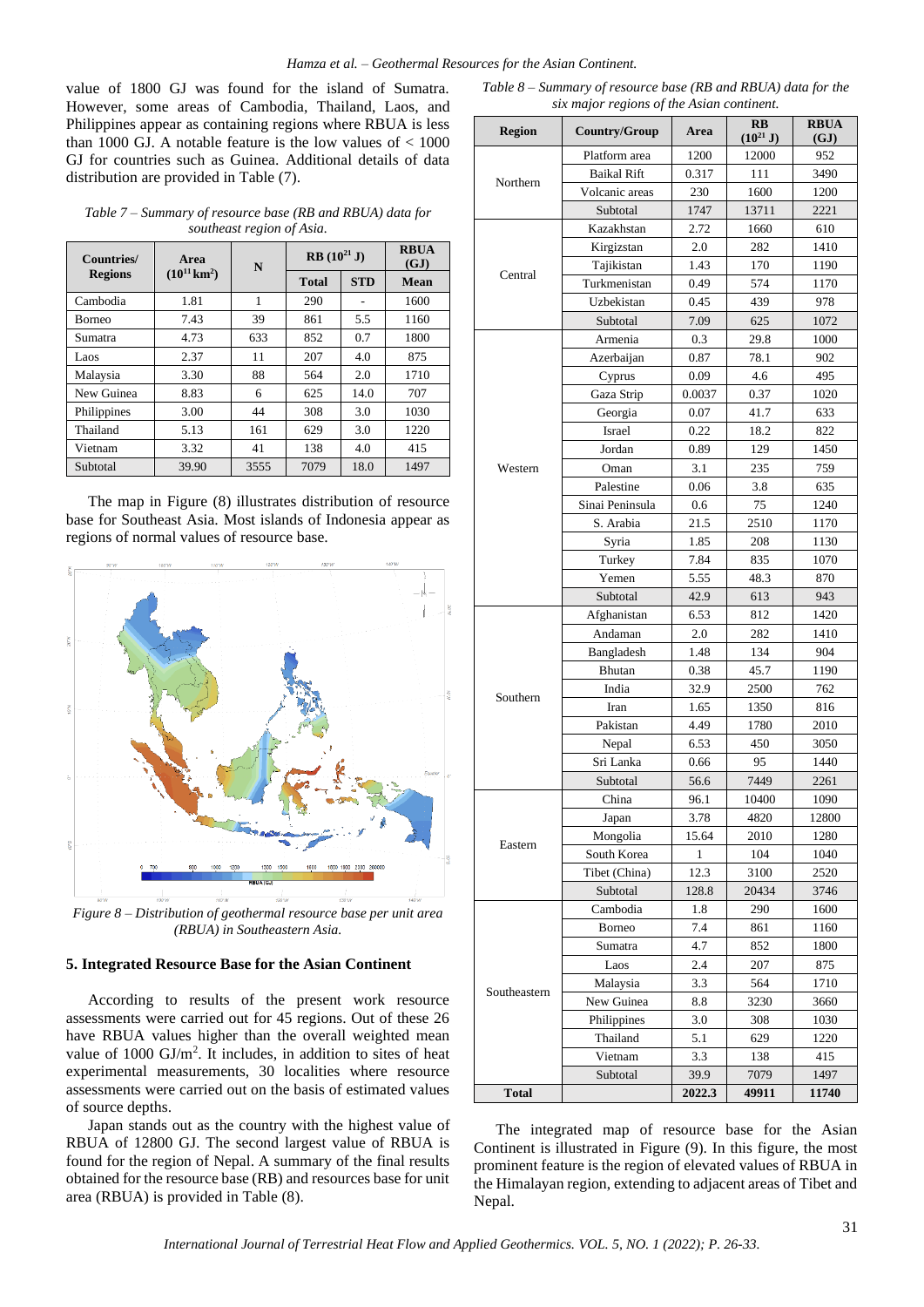

*Figure 9 – Integrated geothermal resource base (RBUA in GJ) for the Asian Continent.*

Also, significant values of RBUA (in excess of 2000 GJ) are also found for the Baikal region of Russia, the island of Sumatra (Indonesia), Tibet (China), Nepal, Bhutan and Pakistan. The entire mountain ranges of Himalayas seem to hold vast regions of significant resources (RBUA > 1000 GJ). At depths greater than 6 km this high temperature region of seems to have connection with high geothermal areas of the Mediterranean.

It is clear that areas of significant geothermal resources, with values higher than 1000 GJ of RBUA, occur across vast stretches of Asia, extending along discontinuous regional segments from the Japanese archipelago through the islands in the southern parts of Southeastern region, and then onto several parts of middle east.

#### **6. Vertical Distributions of Crustal Temperatures**

One of the convenient means of illustrating vertical distribution of excess temperatures is by using stacks of crustal temperature maps at conveniently chosen depth levels, which allow a sequential depth perspective. These datasets were reevaluated and spatially gridded using kigrid interpolation to construction of regional distribution maps of geothermal resources and interpreted on the basis of available information on tectonic setting and geological characteristics. Results of such an attempt is illustrated in Figure (10), where it is possible to identify areas with resource distribution of important geothermal resources, indicating as a basis for pointing resources in the estimates of resources in important geographic depths from 4 km.

The most prominent features are the relatively high values of resources covering much area of Himalayan Mountains, the islands of the southeastern region, eastern parts of China and the Japanese archipelago. It is clear that vast several regions of the Asian continent provide potential for occurrence of significant geothermal resources.



*Figure 10 - Temperatures at depths of 1 to 6 km in mainland Asia.*